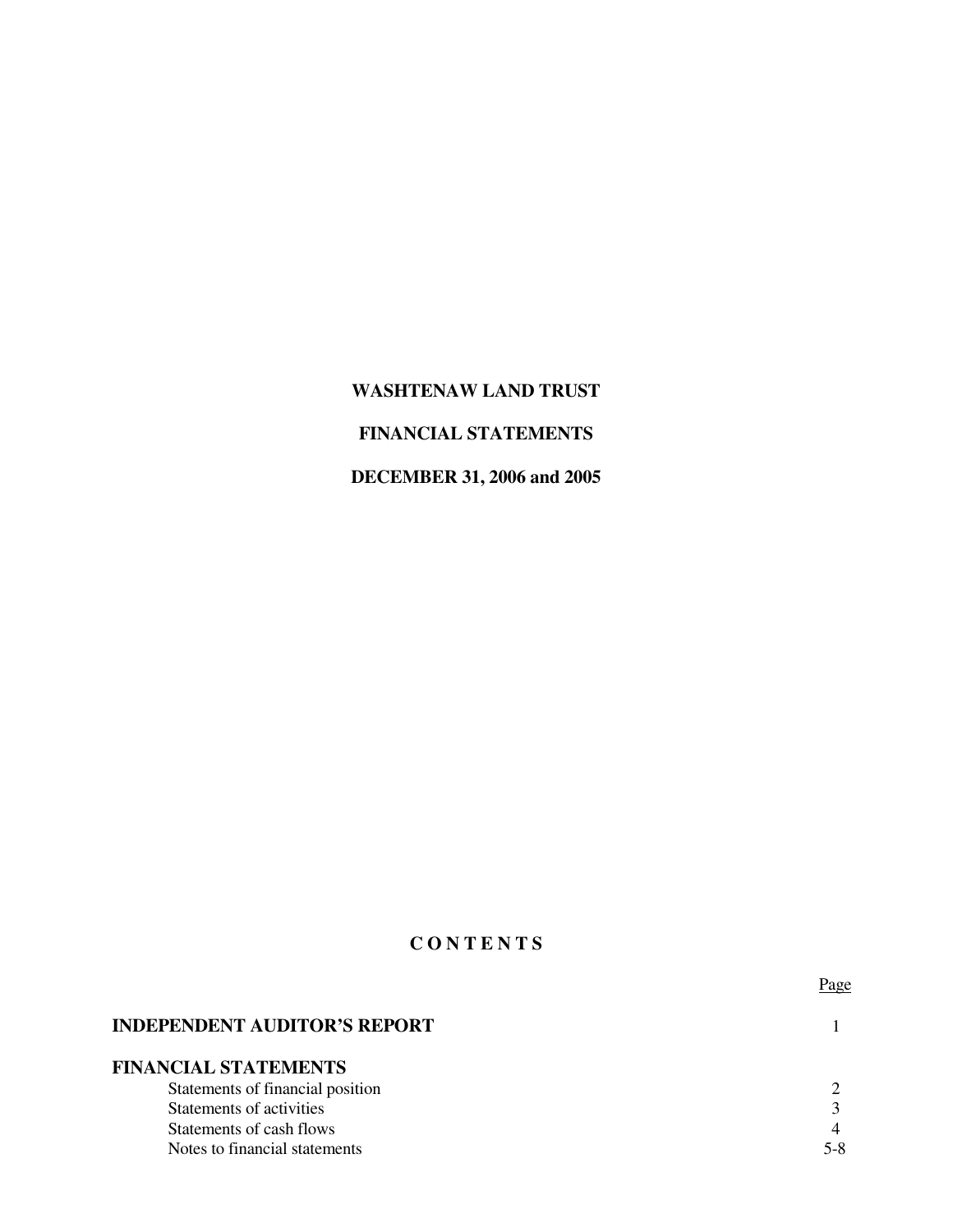

3227 Washtenaw Avenue, Suite C2, Ann Arbor, MI 48104-4262

Phone 734 930-6900

www.haffeycpa.com

Fax 734 930-1886

Board of Directors Washtenaw Land Trust 1100 N. Main Street, Suite 203 Ann Arbor, MI 48104

## **INDEPENDENT AUDITOR'S REPORT**

We have audited the accompanying statements of financial position of the Washtenaw Land Trust as of December 31, 2006 and 2005, and the related statements of activities and cash flows for the years then ended. These financial statements are the responsibility of the Washtenaw Land Trust's management. Our responsibility is to express an opinion on these financial statements based on our audits.

We conducted our audits in accordance with auditing standards generally accepted in the United States of America. Those standards require that we plan and perform the audit to obtain reasonable assurance about whether the financial statements are free of material misstatement. An audit includes examining, on a test basis, evidence supporting the amounts and disclosures in the financial statements. An audit also includes assessing the accounting principles used and significant estimates made by management, as well as evaluating the overall financial statement presentation. We believe that our audits provide a reasonable basis for our opinion.

In our opinion, the financial statements referred to above present fairly, in all material respects, the financial position of the Washtenaw Land Trust as of December 31, 2006 and 2005 and the changes in its net assets and its cash flows for the years then ended in conformity with accounting principles generally accepted in the United States of America.

DAVID HAFFEY, P.C.

Ann Arbor, Michigan August 31, 2007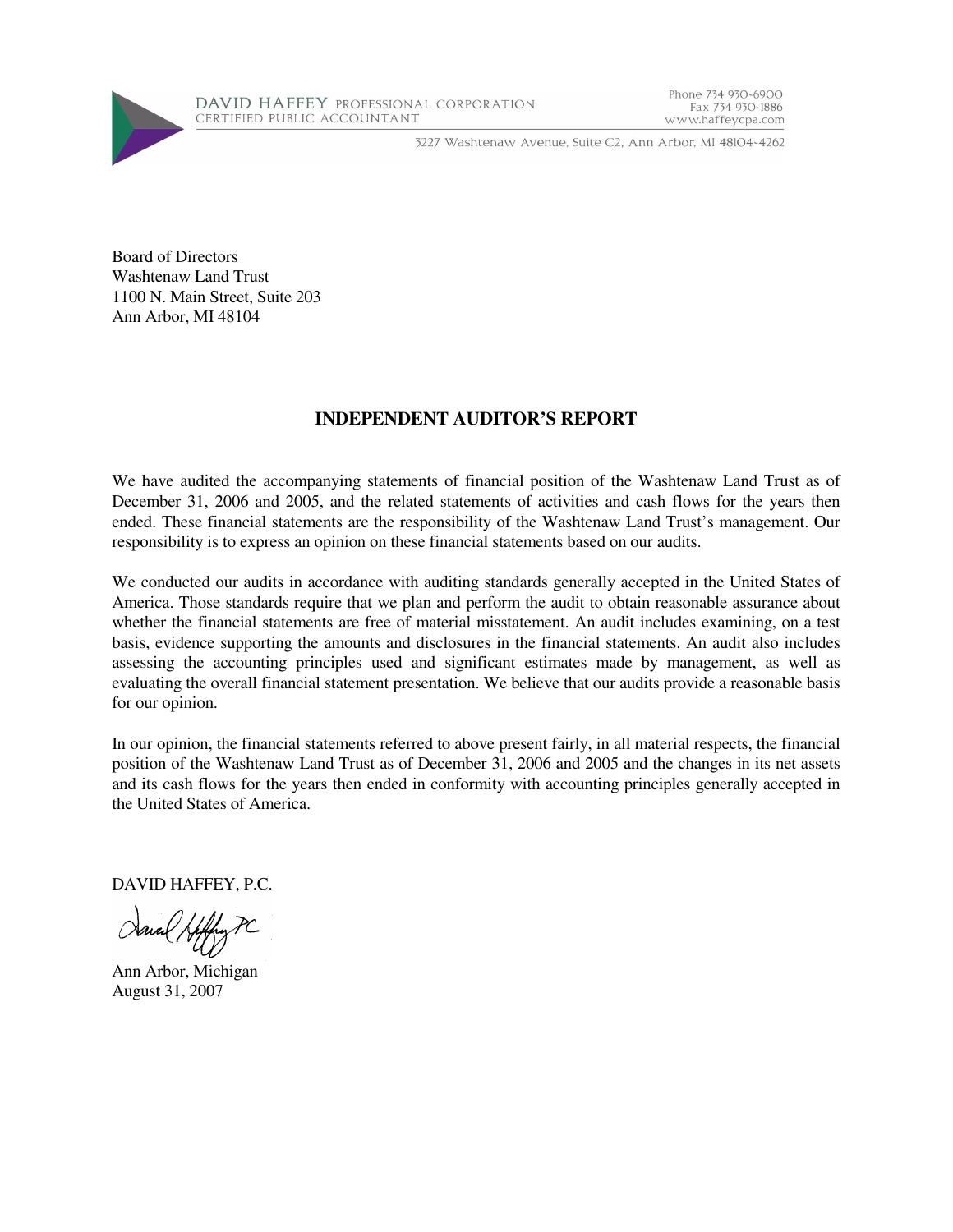# **WASHTENAW LAND TRUST STATEMENTS OF FINANCIAL POSITION DECEMBER 31**

|                                         | 2006             | 2005             |
|-----------------------------------------|------------------|------------------|
| <b>ASSETS</b>                           |                  |                  |
| <b>CURRENT ASSETS</b>                   |                  |                  |
| Cash and cash equivalents (Note 1)      | 367,373<br>\$    | 326,033<br>\$    |
| Pledges receivable                      | 25,500           | $\theta$         |
| Grants receivable                       | $\boldsymbol{0}$ | 7,975            |
| Prepaid expenses                        | 3,103            | $\theta$         |
| Marketable securities (Note 1)          | 56,234           | 33,130           |
| <b>TOTAL CURRENT ASSETS</b>             | 452,210          | 367,138          |
| <b>FIXED ASSETS:</b>                    |                  |                  |
| Software                                | 4,995            | 4,995            |
| Less; Accumulated amortization          | 4,995)           | 4,995)           |
| <b>TOTAL FIXED ASSETS</b>               | $\boldsymbol{0}$ | $\boldsymbol{0}$ |
| <b>OTHER ASSETS:</b>                    |                  |                  |
| Property (Note 1)                       | 719,150          | 719,150          |
| Conservation easements (Note 1)         | 33               | 27               |
| <b>TOTAL OTHER ASSETS</b>               | 719,183          | 719,177          |
| <b>TOTAL ASSETS</b>                     | \$1,171,393      | \$1,086,315      |
| <b>LIABILITIES AND NET ASSETS</b>       |                  |                  |
| <b>CURRENT LIABILITIES</b>              |                  |                  |
| Accounts payable                        | \$<br>1,955      | 2,149<br>\$      |
| Easement payable obligations            | $\overline{0}$   | 15,000           |
| <b>TOTAL CURRENT LIABILITIES</b>        | 1,955            | 17,149           |
| NET ASSETS (Note 1)                     |                  |                  |
| Unrestricted (Note 4)                   | 267,746          | 199,273          |
| Temporarily restricted (Note 4)         | 150,165          | 118,372          |
| Permanently restricted (Note 4)         | 751,527          | 751,521          |
| <b>TOTAL NET ASSETS</b>                 | 1,169,438        | 1,069,166        |
| <b>TOTAL LIABILITIES AND NET ASSETS</b> | \$1,171,393      | \$1,086,315      |

See the independent auditor's report on page 1 and notes to the financial statements on pages 5 through 8.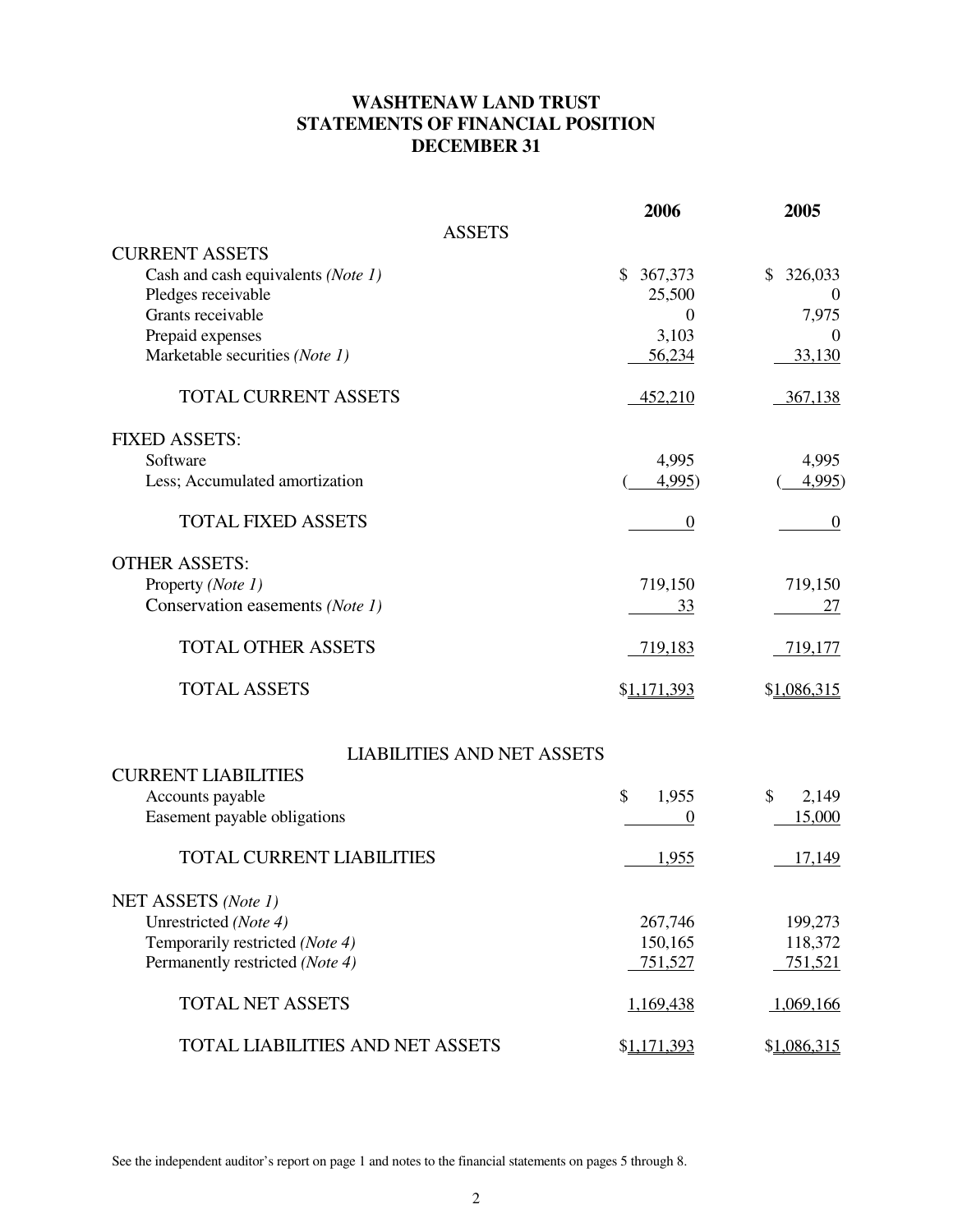# **WASHTENAW LAND TRUST STATEMENTS OF ACTIVITIES FOR THE YEARS ENDED DECEMBER 31**

|                                                      | 2006          | 2005              |
|------------------------------------------------------|---------------|-------------------|
| <b>CHANGES IN UNRESTRICTED NET ASSETS:</b>           |               |                   |
| Revenues and Support:                                |               |                   |
| Grants and contributions                             | \$<br>258,231 | 256,257<br>\$     |
| Events                                               | 2,810         | 5,052             |
| Interest and dividends                               | 12,902        | 5,829             |
| Investment gains (losses)                            | 2,448         | 1,226             |
| Miscellaneous income                                 | 865           | $\overline{0}$    |
| Total unrestricted revenues and gains                | 277,256       | 265,912           |
| Net assets released from restrictions (Note 1)       | <u>98,850</u> | $\boldsymbol{0}$  |
| Total unrestricted revenues, gains and other support | 376,106       | 265,912           |
| Expenses:                                            |               |                   |
| Program services                                     | 226,164       | 159,523           |
| Management and general                               | 31,285        | 41,420            |
| Fundraising                                          | 50,184        | 62,249            |
| Total expenses                                       | 307,633       | 263,192           |
| <b>INCREASE IN UNRESTRICTED NET ASSETS</b>           | 68,473        | 2,720             |
| <b>CHANGES IN TEMPORARILY RESTRICTED NET ASSETS:</b> |               |                   |
| Contributions:                                       |               |                   |
| Grants and contributions                             | 130,643       | 65,677            |
| Net assets released from restrictions                | 98,850)       | $\left( 0\right)$ |
| <b>INCREASE (DECREASE) IN TEMPORARILY</b>            |               |                   |
| <b>RESTRICTED NET ASSETS</b>                         | 31,793        | 65,677            |
| <b>CHANGES IN PERMANENTLY RESTRICTED NET ASSETS:</b> |               |                   |
| Acquisition of easements and development rights      | 6             | 4                 |
| INCREASE (DECREASE) IN PERMANENTLY                   |               |                   |
| RESTRICTED NET ASSETS                                | 6             | $\overline{4}$    |
| <b>INCREASE (DECREASE) IN NET ASSETS</b>             | 100,272       | 68,401            |
| NET ASSETS; beginning of year                        | 1,069,166     | 1,000,765         |
| NET ASSETS; end of year                              | \$1,169,438   | \$1,069,166       |
|                                                      |               |                   |

See the independent auditor's report on page 1 and notes to the financial statements on pages 5 through 8.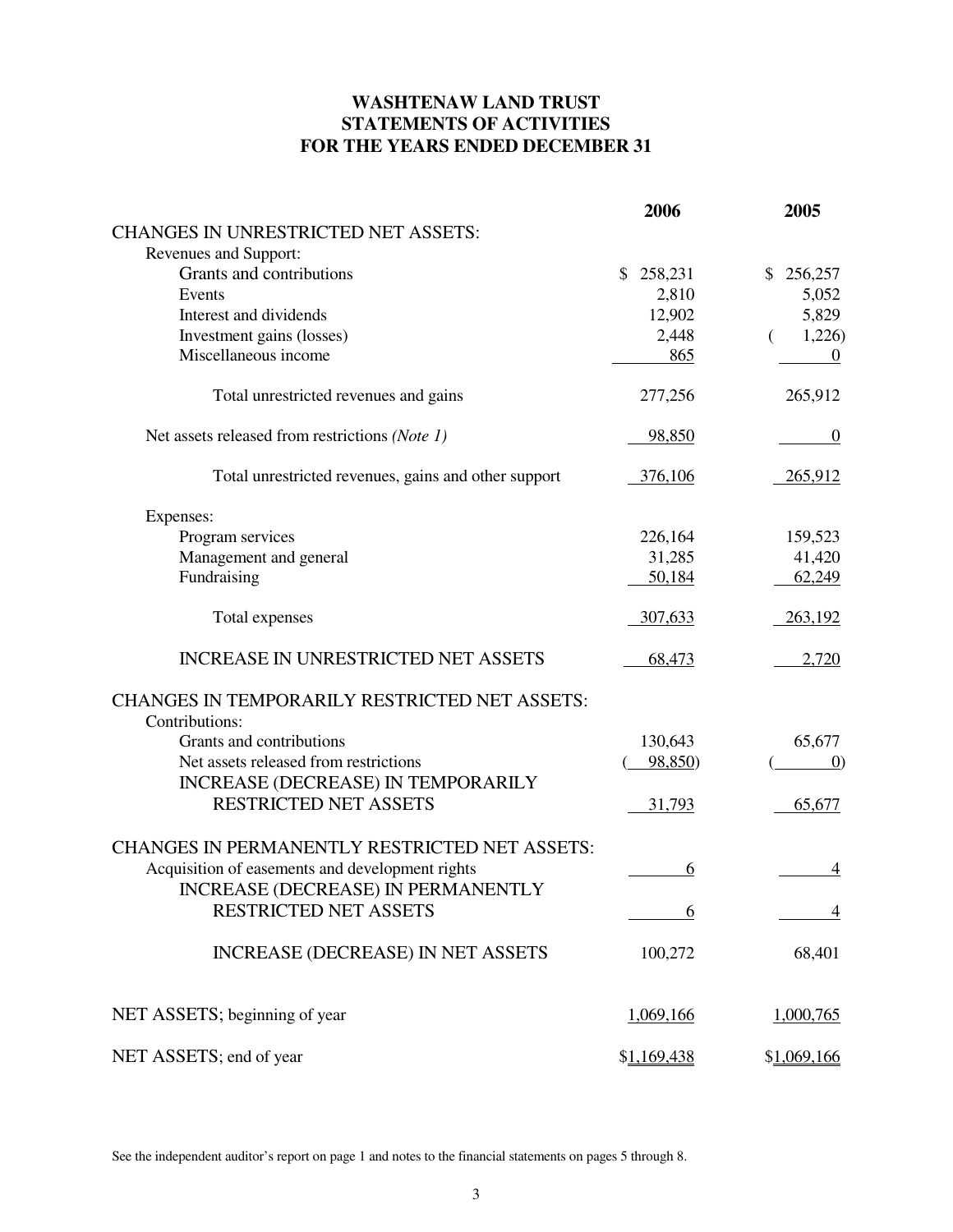## **WASHTENAW LAND TRUST STATEMENTS OF CASH FLOWS FOR THE YEARS ENDED DECEMBER 31**

|                                                    | 2006          | 2005           |
|----------------------------------------------------|---------------|----------------|
| <b>INCREASE (DECREASE) IN CASH</b>                 |               |                |
| CASH FLOWS RELATED TO OPERATING ACTIVITIES:        |               |                |
| Cash received from grantors and donors             | S.<br>371,349 | 313,422<br>\$. |
| Cash received from events and other income         | 3,675         | 5,052          |
| Cash paid to suppliers and employees               | 310,930)      | 264,634)       |
| Interest and dividends received                    | 12,902        | 5,829          |
| <b>CASH FLOWS RELATED TO INVESTING ACTIVITIES:</b> | 76,996        | 59,669         |
| Proceeds from sale of marketable securities        | 1,491         | 13,774         |
| Purchase of marketable securities                  | 22,147        | 32,880)        |
|                                                    | 20,656)       | 19,106         |
| <b>CASH FLOWS RELATED TO FINANCING ACTIVITIES:</b> |               |                |
| Net additions (repayments) of easement obligations | 15,000)       | 15,000)        |
| NET CASH INCREASE (DECREASE)                       | 41,340        | 25,563         |
|                                                    | 326,033       | 300,470        |
| CASH and equivalents; beginning of year            |               |                |
| CASH and equivalents; end of year                  | \$ 367,373    | \$ 326,033     |

# RECONCILIATION OF INCREASE (DECREASE) IN NET ASSETS TO CASH GENERATED (UTILIZED) BY OPERATING ACTIVITIES

| <b>INCREASE (DECREASE) IN NET ASSETS</b>           | S | 100.272  | 68,401           |
|----------------------------------------------------|---|----------|------------------|
| RECONCILIATION ADJUSTMENTS:                        |   |          |                  |
| Amortization                                       |   | $\theta$ | 1,665            |
| Non-cash recognition of easement assets            |   | $\omega$ | $\left(4\right)$ |
| Contributions in the form of marketable securities |   |          | 537)             |
| Investment (gains)/losses                          |   | 2,448)   | 1,226            |
| (Increase) decrease in accounts receivable         |   | 7,975    | 7,975)           |
| (Increase) decrease in pledges receivable          |   | 25,500)  | O                |
| (Increase) decrease in prepaid expenses            |   | 3,103)   | $\Omega$         |
| Increase (decrease) in accounts payable            |   | 194)     | 3,107)           |
|                                                    |   |          |                  |

See the independent auditor's report on page 1 and notes to the financial statements on pages 5 through 8.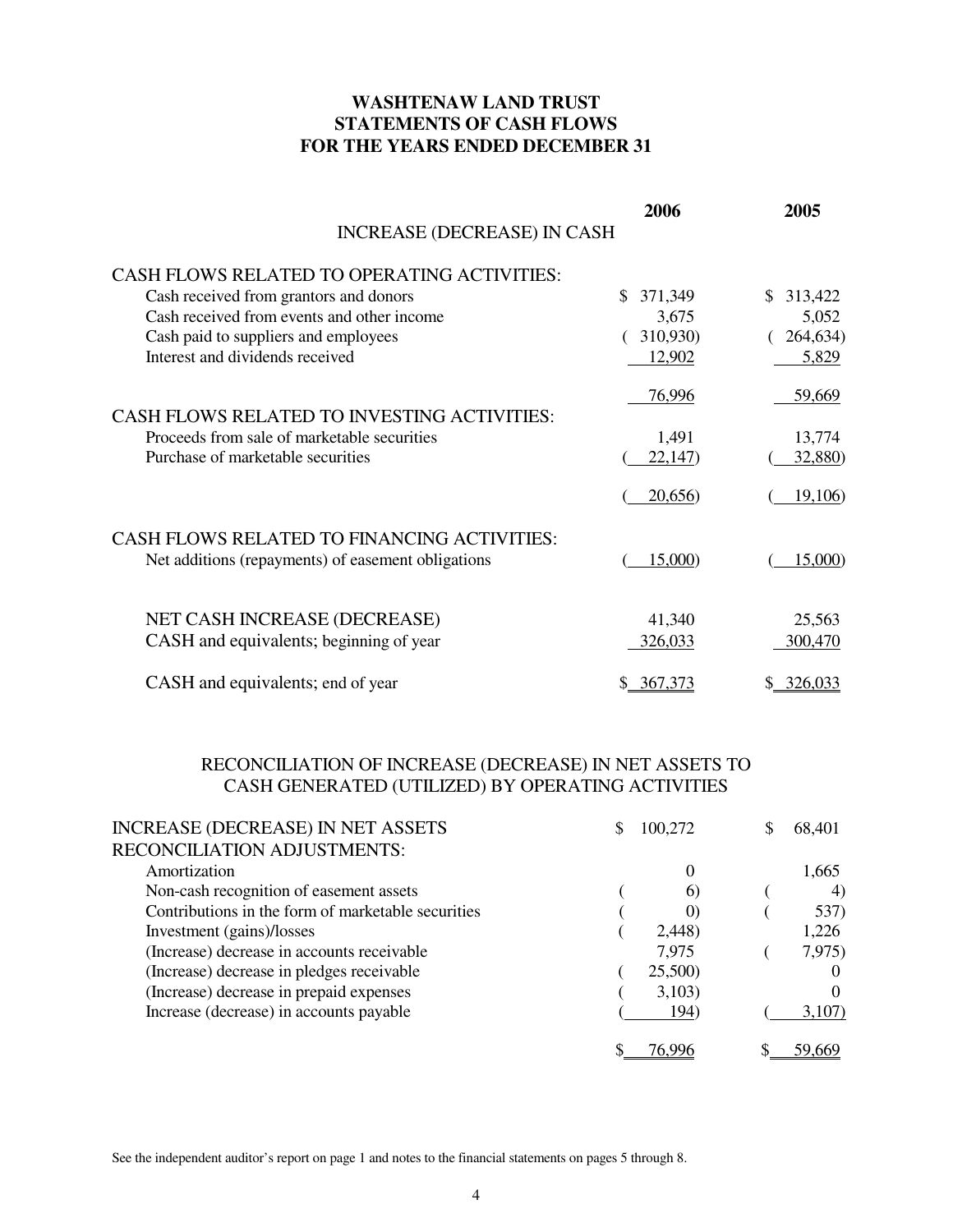#### NOTE 1: SIGNIFICANT ACCOUNTING POLICIES

ORGANIZATION - The Washtenaw Land Trust is a Michigan not for profit organization, with a mission to protect farmland, natural areas and open space in and about Washtenaw County, for their natural, scenic, recreational and agricultural values, and to educate the public on land use issues. The Internal Revenue Service has determined the Washtenaw Land Trust to be exempt from federal income tax pursuant to section 501(c)(3) of the Internal Revenue Code and has classified the Washtenaw Land Trust as a publicly supported charitable organization as defined in section  $509(a)(1)$ , and not as a private foundation.

BASIS OF ACCOUNTING - The accounts and financial statements are maintained and presented using the accrual basis of accounting. Revenues are recognized when earned. Expenses are recognized when incurred. Preparation of financial statements in conformity with generally accepted accounting principles requires management to make estimates and assumptions that affect certain reported amounts and disclosures. Actual results could differ from those estimates.

NET ASSETS - The Washtenaw Land Trust observes restrictions placed on the use of resources by segregating unrestricted net assets from permanently or temporarily restricted net assets.

The Washtenaw Land Trust has recorded as *Permanently Restricted Net Assets*, certain donor-restricted gifts of fee simple interests in land, at the fair market values as of the dates donated, as well as donor contributions to an endowment fund. As more fully described in Note 4, classification of the endowment fund has been changed from temporarily restricted to permanently restricted.

Gifts are recorded as *Temporarily Restricted Net Assets* to the extent that uses specified by donor imposed restrictions have yet to occur. When a donor imposed restriction is accomplished, temporarily restricted net assets are reclassified to unrestricted net assets.

*Unrestricted Net Assets* represents the portion of funds available for general operations and not subject to any donor-imposed restrictions.

CASH AND EQUIVALENTS - The cash classification includes bank checking account balances, investment account money market mutual fund balances, and petty cash funds on hand. As of December 31, 2006, cash and equivalents consisted of a checking account balance of \$8,989, money market funds of \$358,223 and cash on hand of \$161. As of December 31, 2005, cash and equivalents consisted of a checking account balance of \$5,141, money market funds of \$320,377 and cash on hand of \$515. At December 31, 2006 and 2005, bank balances were fully covered by Federal Depository Insurance, and money market funds were insured by the Securities Investor Protection Corporation.

MARKETABLE SECURITIES - Marketable securities consist of publicly traded shares of common stocks and mutual funds, purchased and recorded at cost or received as contributions and recorded at fair market values as of the dates received. Recorded amounts are adjusted to fair market values at year end, the market value adjustment included in investment gains and losses, along with gains and losses realized upon sale of securities. At December 31, 2006 and 2005, the market value of securities totaled \$56,234 and \$33,130, respectively.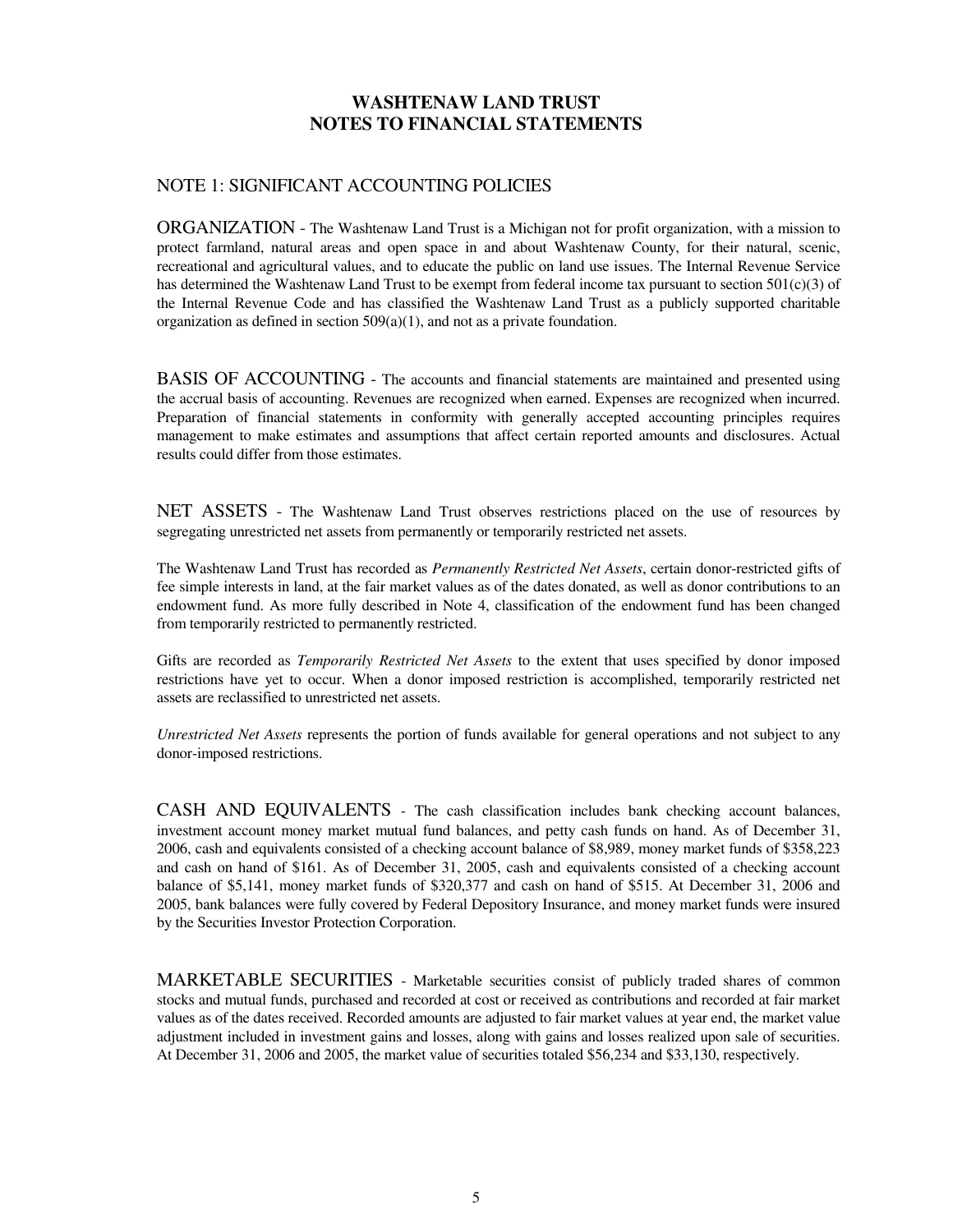#### NOTE 1: SIGNIFICANT ACCOUNTING POLICIES (continued)

PROPERTY – The property of the Washtenaw Land Trust consists of parcels of land received at various times, from various donors. Such properties are recorded at fair values as of the date donated, determined by independent qualified appraisers.

| Year Received | Description                  | Acres      | Township/Section    | <b>Transaction Type</b> |
|---------------|------------------------------|------------|---------------------|-------------------------|
| 1995          | <b>Creekshead Preserve</b>   | 27         | Salem, Section 21   | Fee simple donation     |
| 1999          | <b>Beckwith Conservancy</b>  | 31         | Stockbridge,        |                         |
|               |                              |            | Sections 23 and 26  | Fee simple donation     |
| 2000          | <b>Sharon Hills Preserve</b> | 68         | Sharon, Section 16  | Fee simple donation     |
| 2002          | <b>Woodland Preserve</b>     | - 14       | Webster, Section 35 | Fee simple donation     |
|               |                              | <u>140</u> |                     |                         |

INTANGIBLE ASSET; CONSERVATION EASEMENTS - The Washtenaw Land Trust acquires easements and development rights on properties through purchase and donation. Within the conservancy movement, a divergence of practice exists as to the values at which easements and development rights are appropriately recorded. Locally based conservancy organizations tend toward not capitalizing such acquisitions. The Washtenaw Land Trust has adopted the policy of capitalizing each acquisition of easements and development rights at \$1. As of December 31, 2006, the trust had the following easements and preserves:

| <b>Year Received</b> | <u>Acres</u> | Township/Section        | <b>Transaction Type</b>  |
|----------------------|--------------|-------------------------|--------------------------|
| 1995                 | 116          | Lyndon, Section 19      | Easement donation        |
| 1996                 | 11           | Scio, Section 12        | Easement donation        |
| 1996                 | 52           | Scio, Section 16        | Easement donation        |
| 2000                 | 40           | Bridgewater, Section 35 | Easement donation        |
| 2000                 | 10           | Scio, Section 9         | Easement donation        |
| 2000                 | 14           | Webster, Section 10     | Easement donation        |
| 2001                 | 30           | Ann Arbor, Section 3    | Easement purchase        |
| 2001                 | 45           | Pittsfield, Section 25  | Easement donation        |
| 2001                 | 5            | Scio, Section 22        | Easement donation        |
| 2001                 | 23           | Scio, Section 1         | Easement donation        |
| 2001                 | 21           | Webster, Section 10     | Easement donation        |
| 2001                 | 62           | Webster, Section 4      | Easement donations (2)   |
| 2002                 | 40           | Grass Lake, Section 22  | Easement donation        |
| 2002                 | 11           | Scio, Section 1         | Easement donation        |
| 2002                 | 22           | Webster, Section 10     | <b>Easement</b> donation |
| 2003                 | 74           | Freedom, Section 1      | Easement purchase        |
| 2003                 | 17           | Pittsfield, Section 22  | Easement purchase        |
| 2003                 | 27           | Scio, Section 1         | <b>Easement donation</b> |
| 2003                 | 50           | Webster, Section 11     | Easement donation        |
| 2004                 | 10           | Lima, Section 29        | Easement purchase        |
| 2004                 | 40           | Sharon, Section 22      | <b>Easement</b> donation |
| 2004                 | 18           | Freedom, Section 10     | <b>Easement donation</b> |
| 2005                 | 21           | Manchester, Section 6   |                          |
|                      |              | and Norvell, Section 1  | <b>Easement donation</b> |
| 2005                 | 25           | Scio, Section 1         | <b>Easement donation</b> |
| 2005                 | 22           | Northfield, Section 31  | Easement donations (2)   |
| 2006                 | 69           | Bridgewater, Section 21 | Easement purchase        |
| continued:           |              |                         |                          |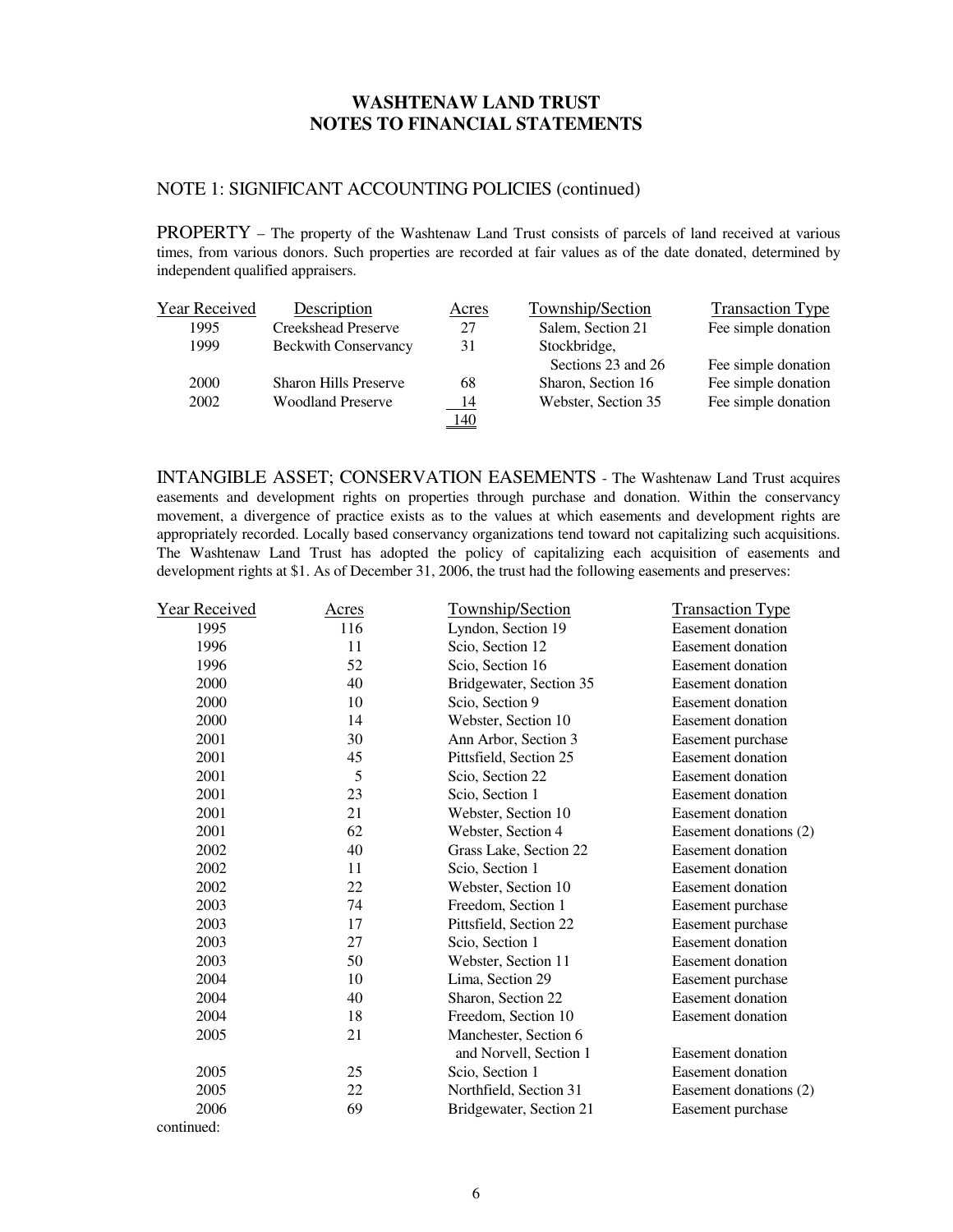#### NOTE 1: SIGNIFICANT ACCOUNTING POLICIES (continued)

## INTANGIBLE ASSET; CONSERVATION EASEMENTS – (continued)

| Year Received | Acres | Township/Section         | <b>Transaction Type</b> |
|---------------|-------|--------------------------|-------------------------|
| 2006          | 100   | Putnam, Section 35       |                         |
|               |       | and Dexter, Section 2    | Easement donation       |
| 2006          | 84    | Webster, Sections 21, 29 | Easement donations (2)  |
| 2006          | 66    | Webster, Section 5       | Easement donation       |
| 2006          | 30    | Lodi, Section 31         | Easement donation       |
|               |       |                          |                         |

CONTRIBUTED SERVICES - The Washtenaw Land Trust receives the benefit of services contributed by volunteers. Volunteers assist in land stewardship and monitoring activities and in fundraising activities. Attorneys who serve on the Board of Trustees and other attorneys contribute specialized services in the preparation and review of documents related to the Trust's acquisition of conservation easements and development rights. The Washtenaw Land Trust does not recognize in its financial statements the value of either general or specialized contributed services.

#### NOTE 2: PENSION EXPENSES

The Washtenaw Land Trust maintains a type of qualified retirement plan, a SIMPLE (Savings Incentive Match Plan) IRA plan. All employees are eligible to participate in the plan. To the extent an employee participates by deferring a portion of their compensation into the plan, the Washtenaw Land Trust matches the employee's contribution, up to a maximum of three percent of the employee's compensation. During the years ended December 31, 2006 and 2005, pension benefits of \$3,400 and \$3,684, respectively, were expensed. All contributions had been paid and none were owed to the plan at December 31, 2006 or 2005.

#### NOTE 3: FUNCTIONAL REPORTING OF EXPENSES

The Washtenaw Land Trust accumulates and reports its expenses by function as for program service activities that fulfill its mission, management and general activities, or fundraising. A material portion of Washtenaw Land Trust expenses, including wages and salaries, payroll taxes and fringes, and office and facility costs are allocated among these functions based on management's records of the utilization of staff time.

#### NOTE 4: RESTATEMENT OF PRIOR YEAR NET ASSETS

The Washtenaw Land Trust maintains an endowment fund to which donors contribute. This fund has been reported as temporarily restricted. Many of the contributions to the endowment fund were received without clear documentation of donors' intentions or restrictions. During 2006, an Endowment Committee of the Washtenaw Land Trust Board of Trustees completed its analysis of the history of this fund. Based on the committee's recommendations, the Board has determined that this fund is most appropriately reported as permanently restricted. Accordingly, the 2005 balance sheet has been restated to reclassify \$32,344 from temporarily restricted net assets to permanently restricted net assets.